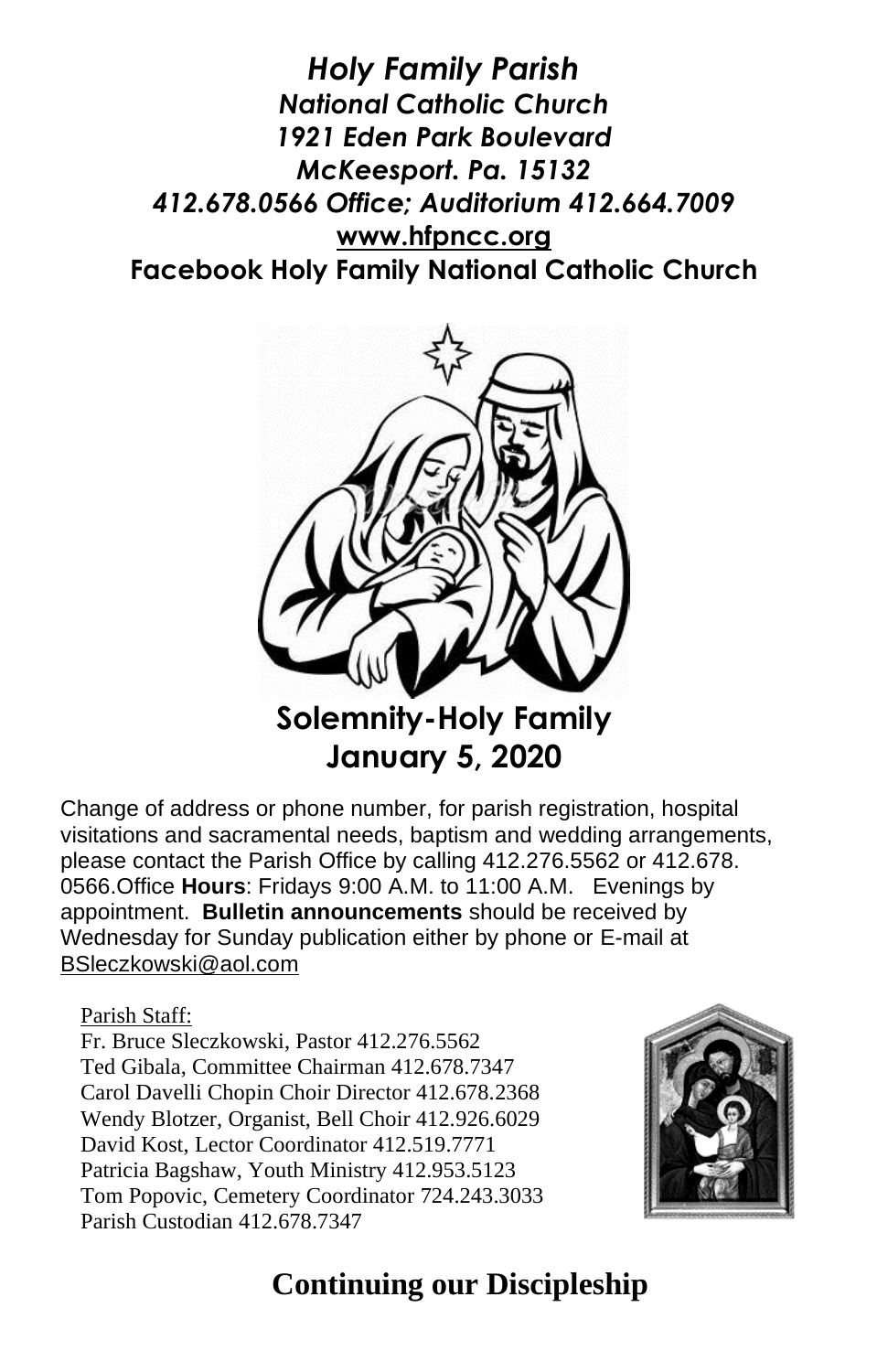#### **HOLY FAMILY MASS LITURGY**

OPENING HYMN Bulletin

PENITENTIAL RITE Page 66

ENTRANCE HYMN
Luke 2: 15b-16

- C: The shepherds said to one another, Let us go, then to Bethlehem to see the things that has taken place which has been made known to us.
- R: So, they went in haste and found Mary and Joseph, and the Infant lying in the manger.
- C: Glory be to the Father and to the Son and to the Holy Spirit.
- R: As it was in the beginning, is now, and ever shall be, world without end. Amen.

KYRIE Page 67

GLORIA

OPENING PRAYER

#### **LITURGY OF THE WORD**

| <b>First Reading</b>                                              | Sirach 3: 2-6, 12-14    |  |  |  |  |  |  |  |
|-------------------------------------------------------------------|-------------------------|--|--|--|--|--|--|--|
| <b>Responsorial Psalm</b>                                         | Psalm 128               |  |  |  |  |  |  |  |
| R: Blessed are those who fear the Lord and walk in His ways.      |                         |  |  |  |  |  |  |  |
| <b>Second Reading</b>                                             | Colossians $3: 12-21$   |  |  |  |  |  |  |  |
| Gospel Acclamations.                                              | Colossians 3: 15-16     |  |  |  |  |  |  |  |
| L: Alleluia, Alleluia.                                            |                         |  |  |  |  |  |  |  |
| R: May the peace of Christ rule in your hearts and the fulness of |                         |  |  |  |  |  |  |  |
| His message live within you.                                      |                         |  |  |  |  |  |  |  |
| R: Alleluia, Alleluia.                                            |                         |  |  |  |  |  |  |  |
| Gospel                                                            | Matthew 2: 13-15, 19-23 |  |  |  |  |  |  |  |
| <b>SACRAMENT OF THE WORD</b>                                      |                         |  |  |  |  |  |  |  |
| <b>LITURGY OF THE FAITHFUL</b>                                    |                         |  |  |  |  |  |  |  |
| <b>NICENE CREED</b>                                               | Page 71                 |  |  |  |  |  |  |  |
| <b>GENERAL INTERCESSION</b>                                       |                         |  |  |  |  |  |  |  |
| R: Lord, Hear our Prayer                                          |                         |  |  |  |  |  |  |  |
| <b>OFFERTORY</b>                                                  | Page 73                 |  |  |  |  |  |  |  |
| THE GREAT THANKSGIVING                                            |                         |  |  |  |  |  |  |  |
| EUCHARISTIC PRAYER 2                                              | Page 82                 |  |  |  |  |  |  |  |
| <b>LAMB OF GOD</b>                                                | Page 97                 |  |  |  |  |  |  |  |
| <b>COMMUNION</b>                                                  | Page 98                 |  |  |  |  |  |  |  |
| POST COMMUNION PRAYER                                             |                         |  |  |  |  |  |  |  |
| <b>CONCLUDING RITE</b>                                            |                         |  |  |  |  |  |  |  |
| <b>DISMISSAL BLESSING</b>                                         | Page 100                |  |  |  |  |  |  |  |
| <b>CLOSING HYMN</b>                                               | <b>Bulletin</b>         |  |  |  |  |  |  |  |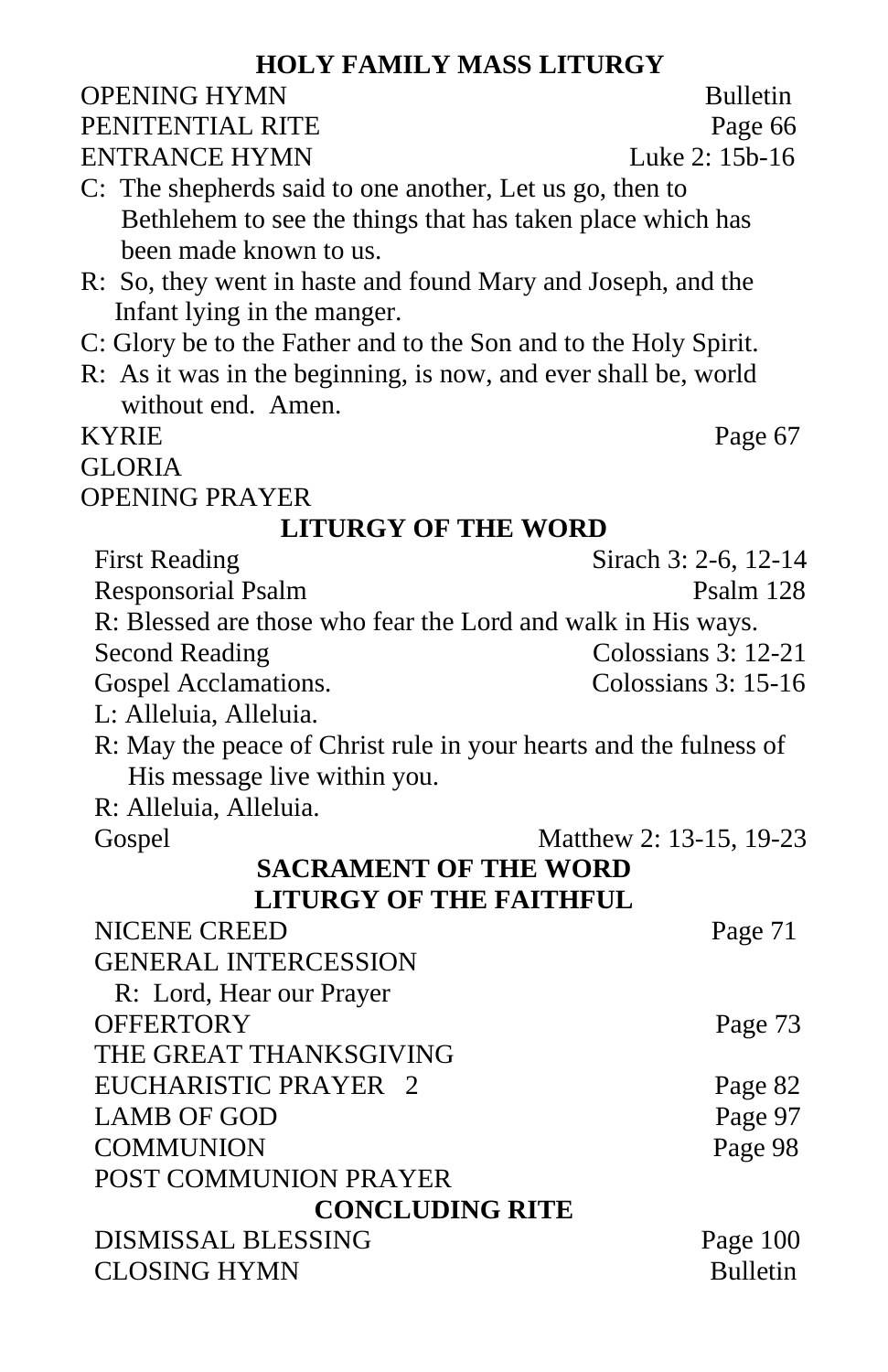#### **Opening Hymn: "Hear the Glad Tidings"**

PNCC Hymnal #45: 1, 2, & 3

**R:** Born is the Savior, Christ our Redeemer, angels are playing; kings tribute paying; shepherds now are singing, cattle low are kneeling, what a wonder each proclaiming.

Hear the glad tidings, hear the glad tidings, o'er the hills of Bethl'em. Sweet Virgin Mary, sweet Virgin Mary, bore the Holy Infant. **R:**

Mary the maiden, Mary the maiden tends the little Baby Joseph so loving, Joseph so loving, watches o'er them gently. **R:**

Born in a manger, born in a manger, yet He is the Savior. Soon He will save us, soon He will save us; hail to our Redeemer. **R**:

#### **Closing Hymn: "Christ is Born"** PNCC Hymnal 64

Christ is born, sings an angel chorus; now on earth, comes to dwell among us; In a lowly manger bed. Baby Jesus rests His head. Now rejoice, now rejoice, now rejoice!

Christ is born, stars proclaim His glory; Heaven's hosts come to spread the story. Lowly shepherds heed their call, rush to greet the Lord of all, Filled with awe, filled with awe, filled with awe!

Christ is born, wide men seek the stranger Yon bright star guides them to the manger. Bearing gifts from far off lands, o'ver drifting desert sands, Gifts they bring, gifts they bring, gifts they bring!

Heaven's light fills them with a warm glow Before Him, they fall down on knees low. //They confirm Him as their Lord, through their hearts and deeds adored. He is Lord, He is Lord, He is Lord! //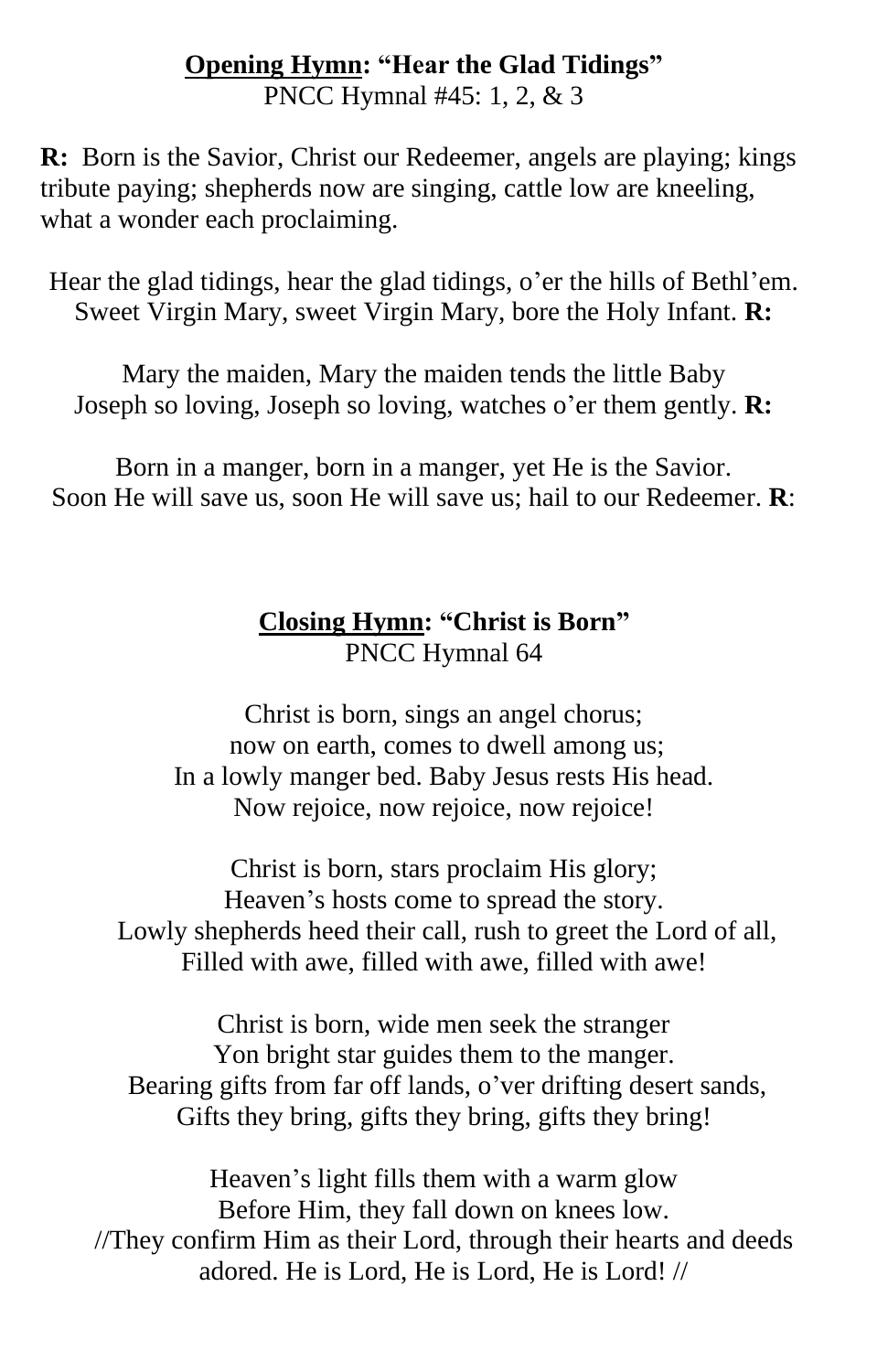#### **This Week**

#### **Sunday, January 5, 2020 Solemnity-Holy Family** Installation of the 2020 Parish Council

Holy Mass 9:00 A.M.  $SOCI.$  10:15 A.M. Fellowship Hour 10:15 A.M. Holy Mass 11:00 A.M

# **Monday, January 6, 2020 Solemnity-Epiphany**

Holy Mass  $10:00$  A.M.

Blessing of incense, charcoal & chalk

#### **Wednesday, January 8, 2020**  Bible Study 6:00 P.M.

# **Saturday, January 11, 2020**

Church undecorating 9:00 A.M.

# **Sunday, January 12, 2020 Baptism of the Lord** Holy Mass 9:00 A.M.

+Warren Albeck (2nd Ann.) Int. Henrietta Albeck & family; +Thomas Muse Int. Raymond & Barbara Kostovny  $SOCI$  10:15 A.M. SAMBS Meeting 10:15 A.M. Fellowship Hour 10:15 A.M. Holy Mass 11:00 A.M.

**Chopin Choir Rehearsals will resume Wednesday, January 15, 2020 and the Annunciation Bell Choir will resume rehearsals Thursday, January 16, 2020 at 6:30 P.M. New members always welcomed**

**PNU Branch 132 will hold their annual meeting on Sunday, January 26, 2020 after the 9:00 A.M. Mass. All Spojnia members should attend.**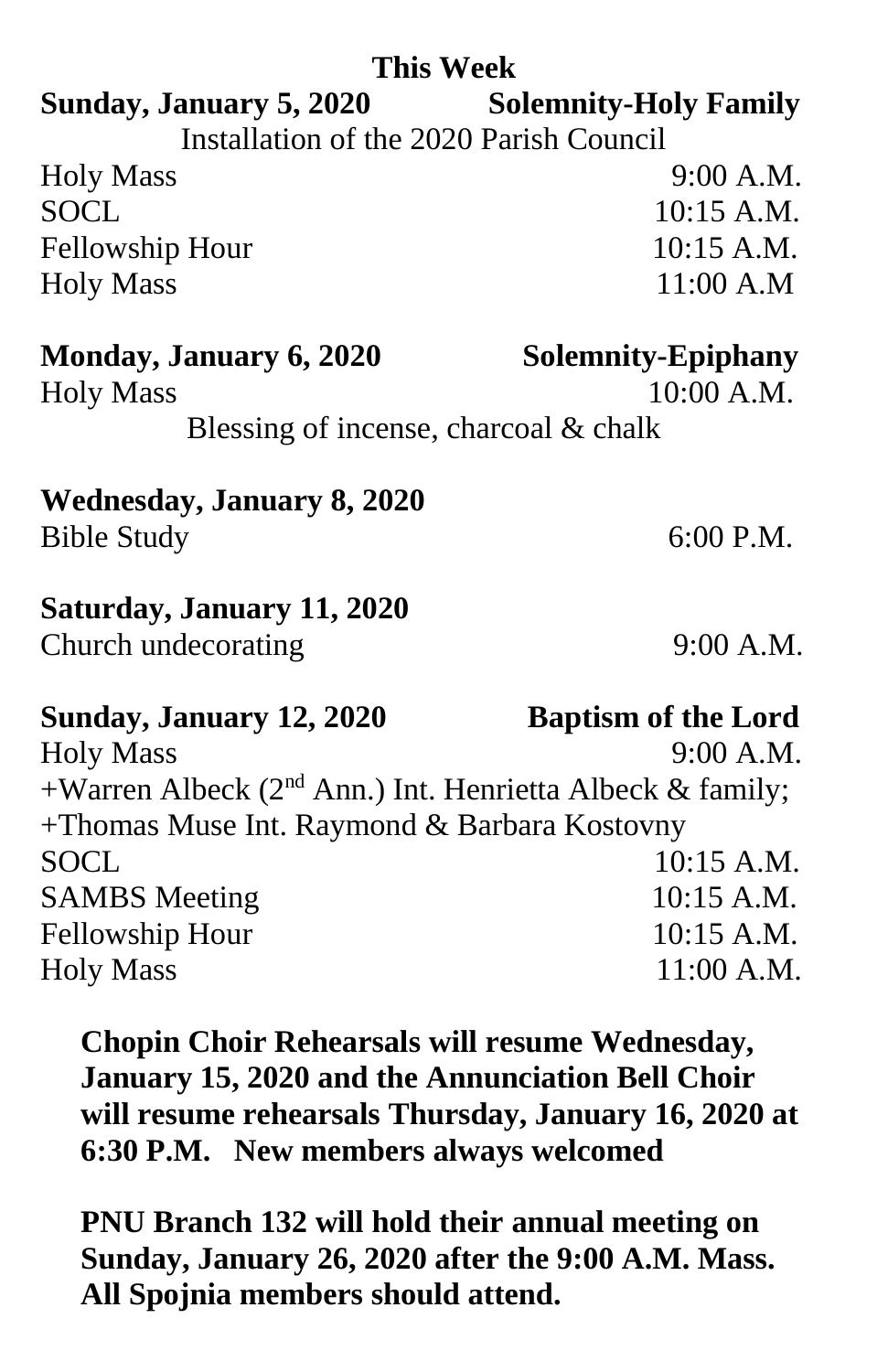# **Solemnity of the Epiphany of the Lord**

The Epiphany of the Lord is the continuing Christmas story where the Magi travelled to  $\rightarrow$ Bethlehem following a star leading to Christ. Epiphany means revelation, opening our eyes, with the invitation that Christ came not only for the Jews but for Gentiles.



*Epiphany Visitations: Home Blessing for the New Year, please contact Fr. Bruce to plan arrangements.*

#### **Today's Sunday Ministry**

| 9:00 A.M.                       | 11:00 A.M.    |
|---------------------------------|---------------|
| Greeter: C. Trumpe              | A. Fioravanti |
| <b>Lectors: Red Team</b>        | B. Zaucha     |
| Ushers: J. Lawrence & T. Gibala | J. Wagner     |
| <b>Next Sunday Ministries</b>   |               |
| 9:00 A.M.                       | 11:00 A.M.    |
| Greeter: M. Sleczkowski         | A. Fioravanti |
| Lectors: Youth Team             | B. Zaucha     |

Ushers: J. J. Parknavy & L. Ruozzi J. Wagner

# **2020 Board of Directors**

**Chairman** Ted Gibala; **Vice Chairman** Donald Newcamp **Financial Secretary** Terry Kleckner; **Recording Secretary** Janis Gibala; **Treasurer** Sharon Kish; **Board of Directors**: Frank Pociask, Delores Eagan, Janice Griffiths, Brian Stahurski, Dr. Edward Goralczyk, Helen Mulac, Carol Burlikowski, David Kost **Alternates:** Wendy Blotzer, Marcia Angel; **Auditors:** Marian Sleczkowski, Kathy Guy, Patricia Bagshaw; **Parish Tribunal:** Janet Korch, Bonita Zaucha, Richard DeLong.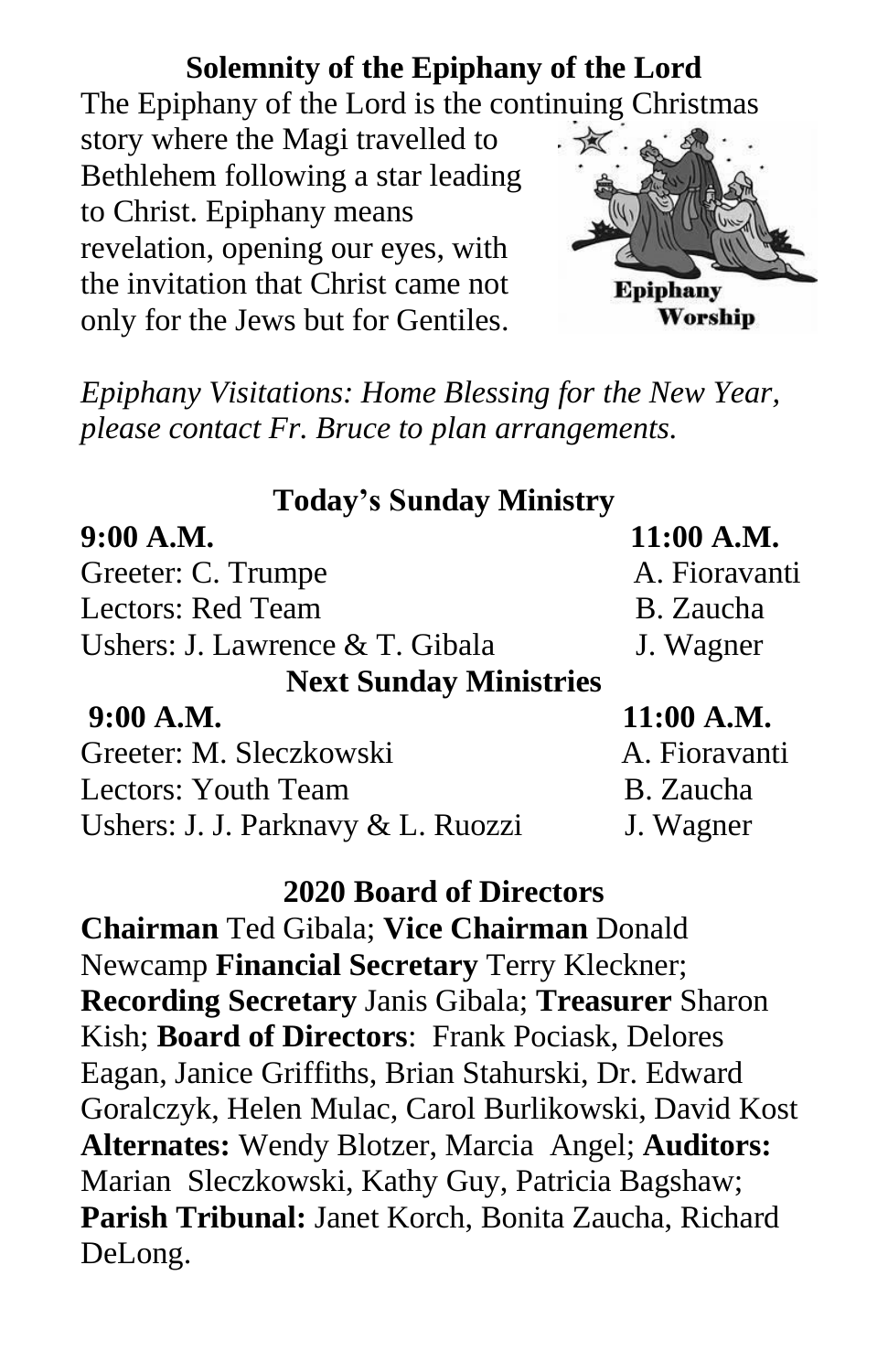#### **Winter Clothes-less Clothes Drive**

The United YMSR is conducting clothes drives throughout our national Church asking all parishes to help in this winter clothes drive ending January 20<sup>th</sup>. Holy Family YMSR Branch 70 is participating. It was decided to have a clothes-less clothes drive giving the proceeds to McKeesport charities, the Intersection and Salvation Army where they can use the money for what they need. Located in the back of the Church are boxes designated for financial donations. All checks are to be made out to the Holy Family YMSR Branch 70.

| т       | н | E | R | A | z | A | N | E | R | <b>JOSEPH</b><br><b>ANGEL</b><br><b>DREAM</b> |
|---------|---|---|---|---|---|---|---|---|---|-----------------------------------------------|
| Е       | E |   |   |   | А | Ĝ | N | А | А | <b>EGYPT</b><br><b>HEROD</b><br><b>MOTHER</b> |
| w       | н | P | Ε | s | ٥ | J | E | R |   | <b>ISRAEL</b><br>ARCHELAUS JUDEA              |
| Ε       | А | E | R | D | R | ٥ | L | C | E | <b>AFRAID</b><br><b>GALILEE</b><br>NAZARETH   |
| н       | т | E | R | A | z | А | N | н | G |                                               |
| Ε       | D | н | D |   | E | F | E | E | И |                                               |
| R       | R | R | Е | U | s | R | G |   | А |                                               |
| D       | E | н | E | R |   | A | Y | А |   |                                               |
| $\circ$ | н | S | s | A | ۰ |   | P | U | S | অ                                             |
| R       | E | н |   | ٥ | м | D | T | S | E |                                               |
|         |   |   |   |   |   |   |   |   |   |                                               |

## **Holy Family Word Search**

#### **Mark Your Calendars-Pierogi Dates**

January 15, 16 preparation cabbage, pinching Jan 17 No sales to the public; Feb. 19, 20 preparation sale Feb. 21; March 11,12 preparation, sale March 13; April 1,2 preparation sale April 3; April 29, 30 preparation, sale May 1; May 13, 14 preparation sale May 15. Call Carol Burlikowski, coordinator with any questions @ 412.398.0162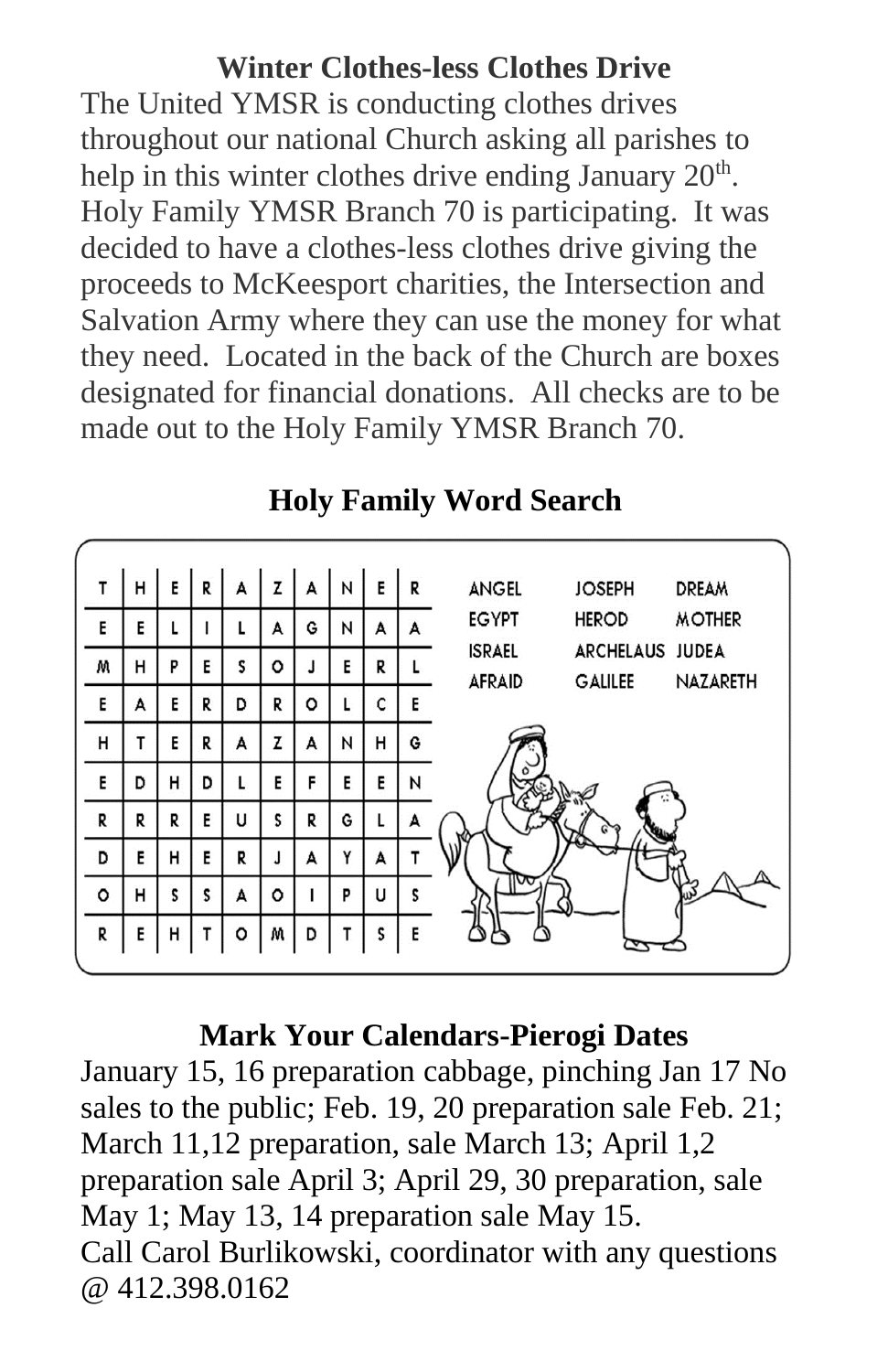## **DISCIPLESHIP 2020**

Monthly messages focused on the lives and messages of Jesus will be presented. Each month, a scripture passage, and questions for reflection - all related to biblical discipleship. A short video will be presented on our Facebook page each month.

#### **January -John the Baptist**

Scripture for Reflection

Matthew 3:1-17; John 1:15-36; 3:22-30

Questions for Reflection: John the Baptist called others to repent and prepare for the Lord Jesus.

How can you, as a disciple, help others take their relationship with our Lord more seriously?

Name a few important "discipleship qualities" that John the Baptist demonstrates?

Which one would you personally like to better emulate? How can you begin to practically do so in your daily life?

#### **2020 Census**

The Department of Commerce is looking for people who would like to become Census workers. It is an extremely flexible temporary opportunity. Pay is \$23.50-\$26.00 per hr. For more information call James Rankin, recruiter @ 412.835.1527 or apply online 2020CENCUS.GOV/JOBS

## **Christmas Thank You**

Fr. Bruce and Marian express words of gratitude for all the Christmas greetings and gifts during this Christmas Season. God bless you all.

The quarterly meeting for PNU District 5 scheduled for January is going to be a teleconference meeting on Sunday, January 19, 2019 beginning promptly at 7:00pm. For more information contact Marian Sleczkowski for teleconference phone number.